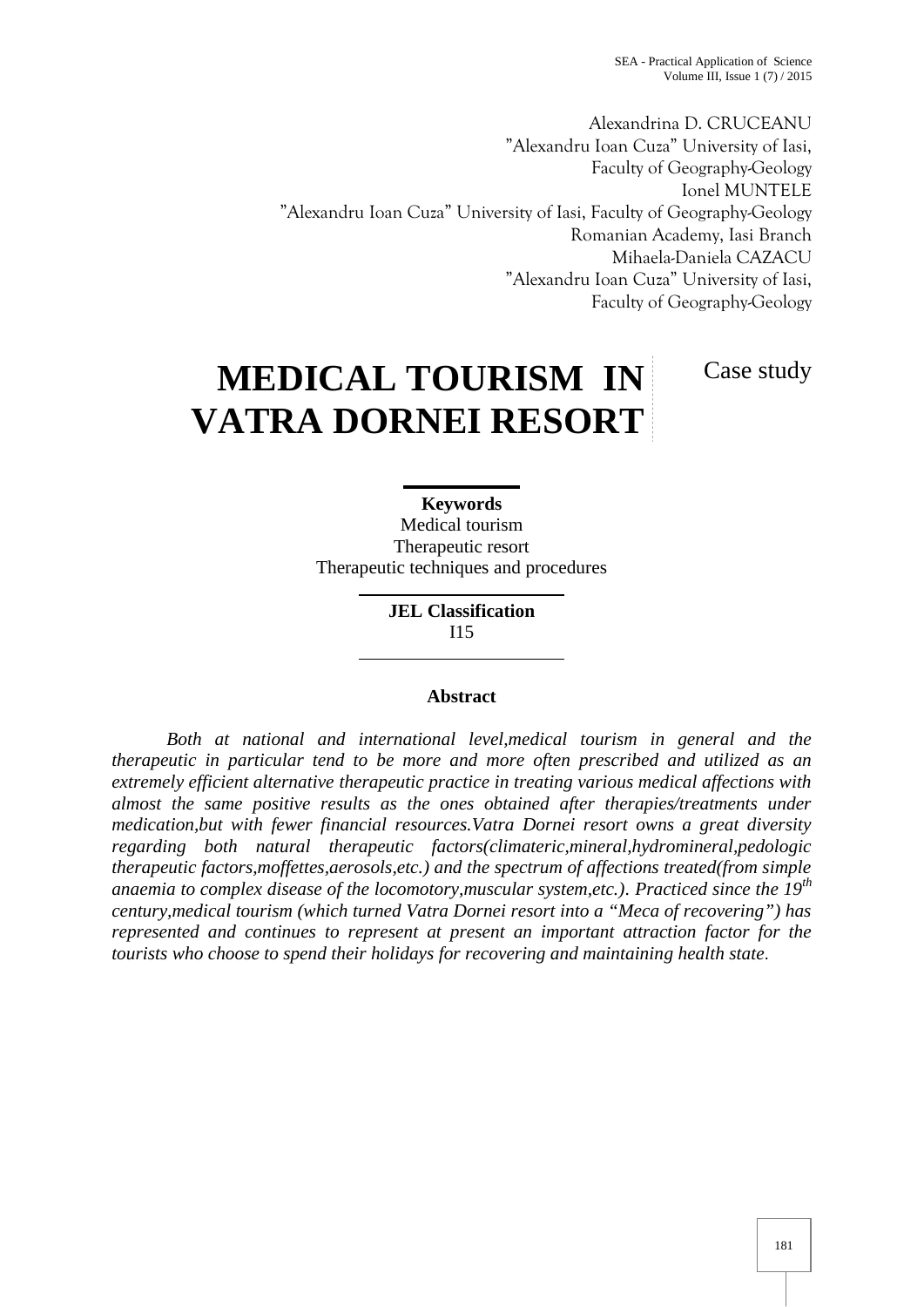#### **INTRODUCTION**

Even if a good health state doesn't represent the only desirable goal of existence,but only a component of wealth,in a general sense (Dumitrache,2003), acquiring and maintaining health is the main objective of any individual,family,community and human society (Ioanac 2000), reason for which,in defending population's health,a great emphasis is on the medicine of the healthy individual,on the measures regarding the maintainance of physical and psychical health (Teleki et al 1984),in the absence of which the progress of any kind would be almost impossible.

Certain factors such as:the effects and impact in growing of the so-called "modern civilization disease";the trend of combining holiday with the need of an active rest and body's recovery;the older people worrying more and more about maintaining health,preventing and fighting against getting old or the individuals' concern(especially the women) of maintaining their vitality and beauty,lead to a strong development of the balneal and health tourism at international level(Condrea et al, 2014).

Compared to the hospital medicine which operates especially with surgical and pharmacodynamical therapeutic means,the health resort brings a different methodology,with an accent on the reaction and regulation therapy (Teleki et al,2014),and the balneoclimateric treatment with a specific methodology,scientifically founded, (Nemes et al,2010),brings an important contribution to the prophylaxys and/or the cure of different medical affections.

#### **I.Medical tourism-general notions I.1.Medical tourism at international level**

Considered the most dynamic part of tourism,the health tourism includes:balneal tourism(balneal recovery treatment,which requires a longer period of staying 18-21 days),maintainance(treatment for keeping fit or for a good mental state) and medical tourism (surgery and treatment) (Dinu et al,2011), the latter having,it seems,an annual growing rate of approx. 20% (Andrei et al,2014).

In some opinions (Cianga et al, 2009- after Dinu et al, 2011),the etymology of the SPA concept seems to come from the latin "Saluti per Aqua",while others connect it to the name of the Belgian town Spa,known since the Middle Ages for its mineral waters (Dinu et al, 2011),and at present,the main destinations in the medical tourism industry are (according to United Nations 2010, after Andrei et al,2014):Asia (in countries like India, Thailand, Singapore, Malaesia, the Philipines and China), the Middle East and Africa (Tunice, Jordany, the Emmirates, Arabia Saudita) or Latin America and the Carribeans (Brasil, Chile, Columbia, Costa Rica, Cube, Dominican Republic, Mexico, Panama, Bahamas, Barbados, Jamaica).

If during the communist period,the balneal tourism functioned at its full capacity,at present,the interest for it decreased dramatically,the demand for balneal tourism coming from the retired persons(even if this type of tourism is addressed to all age categories),phenomenon having direct impact on the balneal infrastructure of low quality and unfunctional in many cases(for more informations to see Dinu et al,2011, Erdeli et al, 2011, Ioan et al, 2014, Luca et al., 2014, Snak, 1976, Teodoreanu, 2004, Talaba et al, 2010).

Despite all these facts,tourism development also brings less desirable effects,such as:the creation of two parallel health systems(one for the foreign patients who pay for the medical services and are offered high quality services and one for the local population,where only the basic services are offered-an illustrative example being India) or the absorbtion of the best doctors from the public sector to private clinics,which offer higher wages and in which the local population can't get medical assistance because of the high costs,thus affecting the quality of public health system(York,2008, after Andrei et al,2014).

# **I.2.Balneal tourism in Romania**

Practiced since the 19<sup>th</sup> century, the balneal tourism has represented and still continues to represent an important attraction factor in the resort,both for the persons with a precarious health state,and with preventive purpose for the population in mass (Cruceanu et al,2015),this representing both a classical medicine alternative,and its completion.

From the accomodation capacity point of view,balneal tourism is on the fourth place,before the sea regions and after the mountainous ones(Aluculesei&Nistoreanu,2014),but,even if Romania owns important natural resources in balnear resorts,hasn't managed to attract a significant number of foreign tourists for treatment,fact especially due to the lack of investments in this field(implicitlty in the specific touristic infrastructure) and to the lack of a clear strategy of its development.Even if the number of beds in sanatoriums has raised from 910 in 2002 to 1939 in 2012,the number of tourists arrived and the number of accomodation has decreased in this period.The number of foreign tourists arrived is also only about 5.6% from the total number of arrivals in 1994 and this indicator decreases to 4.2% in 2012.A similar trend is observed for the number of accomodation of foreign tourists in the resort:5,3% in 1994,2,6% in 2012(Andrei et al.,2014),and in 2013 the percentage is of only 4%(Aluculesei&Nistoreanu,2014).

According to the National Institute of Statistics (through the Press official statement no.69/2015),in 2015 the number of non-residents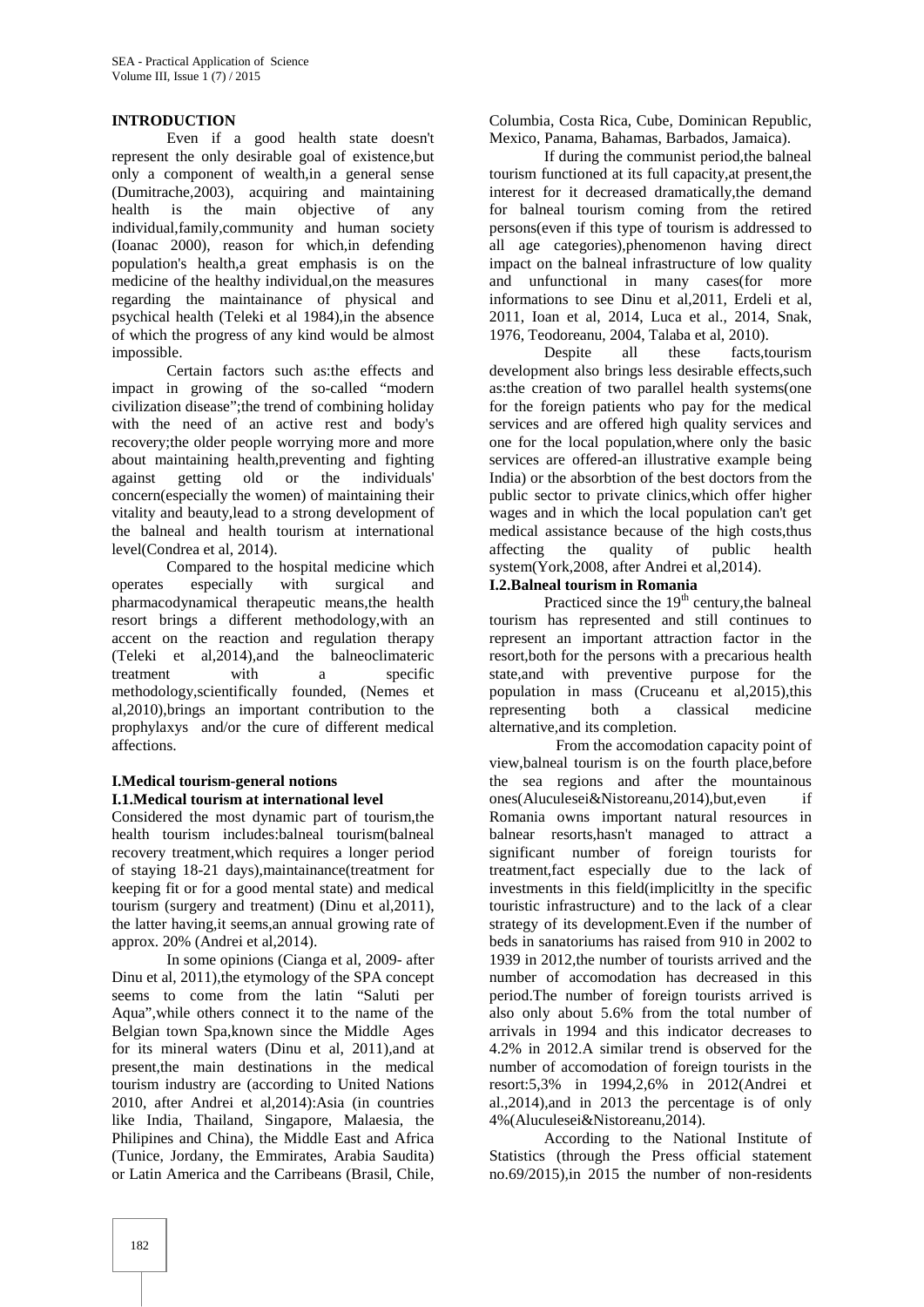tourists in hotels and pensions has been about 1911,4 thousand and the total of their expenses about 5090,9 million lei.The main reason of their staying in Romania was represented by the business, attending to to to congresses,conferences,courses,fairs and exhibitions(64% from the total number of nonresidents tourists),their expenses representing 72,8% from the total expenses.The second reason was represented by the self-interested journeys(36,0% from the total number of nonresidents tourists),their expenses representing 27,2% from the total expenses.These include the journeys for holidays, shopping, cultural and sport events,visiting friends and relatives,**medical treatment**,religion,transit and other activities.

The existence of certain mineral exploitable resources,of some climatic and environmental factors scientifically recognized and of some proper technical facilities,offer the opportunity for the urban areas to be classified as balneoclimateric resorts,the case of Vatra Dornei resort(Garbea,2014),known since 1750,grouping today three special treatment bases:Calimani,Intus and Ozon(Muresan et al.,2012).

With over 70 balneal existing resorts, only the 25 are classified as of national interest and only a few are attractive for the foreign tourists:Baile Felix,Baile Herculane,Vatra Dornei(with a touristic attractivity index of 2.11 - sixth place after Baile Herculane,Calimanesti-Caciulata,Slanic

Moldova,Eforie Nord-Techirghiol,Baile Tusnad) (for more informations regarding the evolution of this type of tourism, to see: Dinu et al, 2011, Dimitriu et al, 2014, Dinca, 2013, Dinca & Surugiu, 2013, Dinca et al, 2014, Turnock, 2005, Ielenicz et al, 2010, Brezuleanu, 2008, Briciu & Oprea-Gancevici, 2011, Iatu et al, 2011, Minciu & Stanciu, 2010, Patrichi et al, 2013, Talaba et al, 2010).

#### **I.3.The appearance of balneal tourism in Vatra Dornei health resors**

The interest of the evolution of various physical and geographical processes in general and the tourism in particular (with special mentions of the Vatra Dornei health resort), can be found in numerous studies and publications, such as those realised by: Taranu (1999, 2002), Gherman (2008, 2011), Dinca (2013), Dinca et al (2014), Iatu et al (2011), Muntele & Iatu (2006), Manescu et al (2014), Calugaru et al (2014), Ciobanu (2012), Cojoc et al (2014), Cruceanu et al (2014, 2015), Erdeli et al (2014), Ghiorghilas (2011), Hapenciuc & Nastase (2006), Romanescu et al (2014), Stoica et al (2014) etc.

Vatra Dornei is an intramountainous area,with limited agricultural development possibilities-especially based on cattle raising,with a rich forestry industry, mineral water resources, therapeutic muds, attractive landscapes, resources

that can be better promoted through tourism.Having these advantages,the area has also been entitled "Bucovina's Pearl" (Petrescu &Burny,2008) or even a "Mecca of recovery" (Taranu,1999).

About the mineral springs are first reminded in 1790 in the journey writings of Hacquet de Nurenberg, and the region's chief doctor – Dr. Pluschk – create after 1809 a spa installation with ten cabinets for bathrooms, inauguration which will take place in 1896 after the capture of seven mineral spring (for more informations regarding the valorization of hydromineral resources from this geographical area, see Stoicescu & Munteanu 1976; Pricajan, 1972; Popa, 1997, Taranu, 1999, Gherman, 2011, Nichitus, 1997, Pata, 1999).

At  $29<sup>th</sup>$  of September 1855, date of turning the place into fair,the balneotherapy had a privileged role in the economic and social life system(Taranu,1999),fact confirmed by the balneologists Congress from Vienne in 1899 which positively appreciates the value of mineral waters in the resort or the visit at Vatra Dornei made by the participants to the fifth Congress of Romanian doctors in 1914(Stoicescu &Munteanu,1976).

#### **II.Balneoclimateric-therapy**

#### **II.1.What kind of medical affections are treated in Vatra Dornei resort?**

If until recently Vatra Dornei has been associated to rheumatic affections,this fact was not due to the growing incidence of the disease in the area,but rather to the therapeutic practices predominantly used in this sense (Muntele et al, 2014).

**Indications** regarding the utilization of therapeutic cure factors focus on a various spectrum of medical affections,(after Taranu,1999),such as:

#### -**myocardium affections**

-states after acute myocardium,toxic-infectious (rheumatic, diphteric,etc.) or after reccurences

-myocarodistrophy of metabolic origin, endocrinologic, toxic, infectious, probably with rare phenomena of pectoral angina,cardiac insufficiency of first degree or rhythm troubles;

-myocardium cardiosclerosis or arteriosclerosis, paroxysmal tachycardia,fibrillation

-side-effects of myocardiac infarction,at least after a year from acute phenomena,without cardiac insufficiency signs

#### -**valvular and aortic lesions -vessels disease**

-coronary irrigation disorders,angina with easy strokes

-arterosclerosis of extremity vessels with intermittent claudication phenomena,with trophic disorders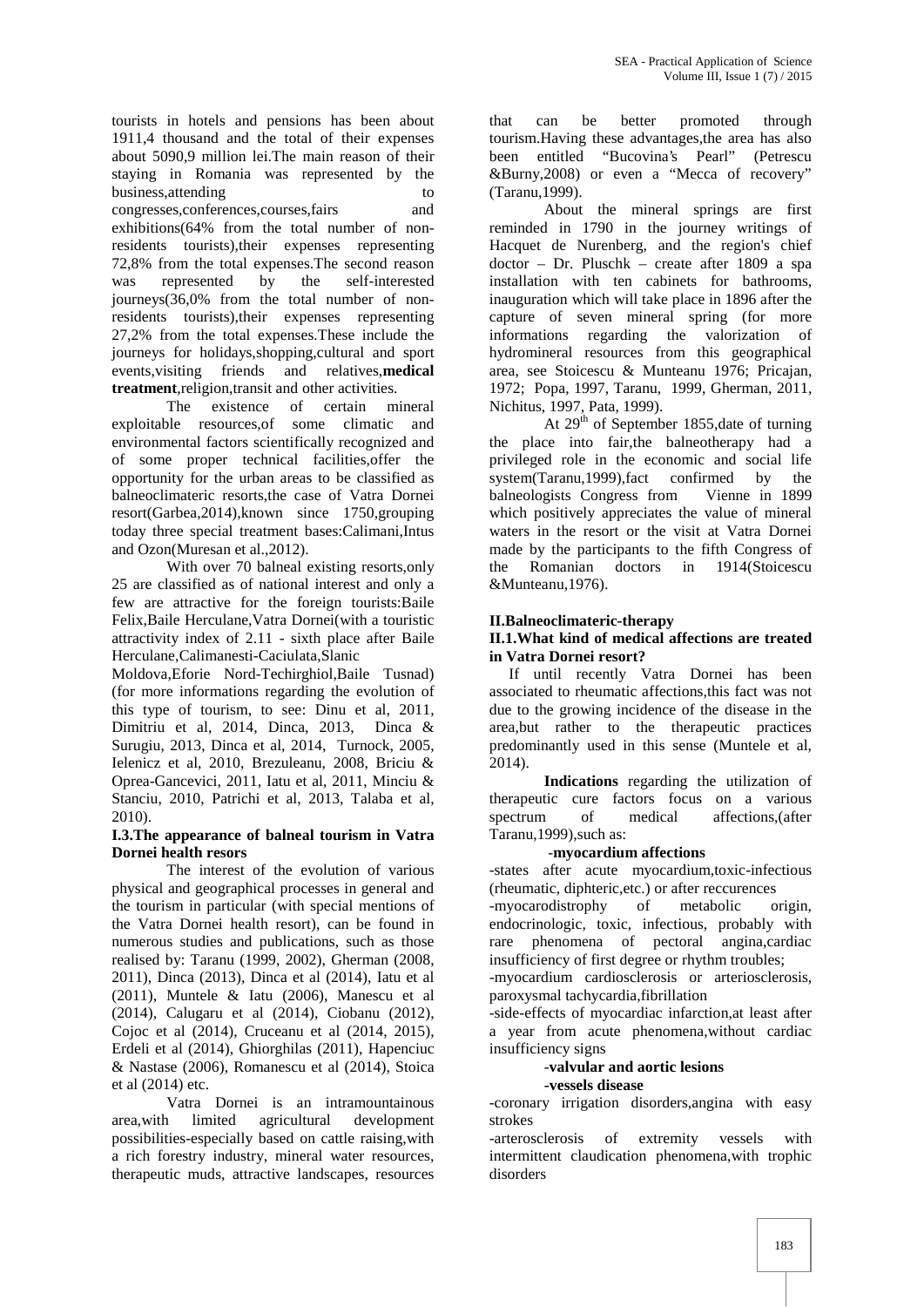-obstructive thrombin (Burger's disease) in ischaemia and except active periods and gangrene; -residual side-effects after thromboflebitis

(pains,tumefactions,inflations,skin

trophicmodifications)

-hypertonic disease -hypotonic disease

-acrocyanosis

-erythromelalgia

-Reynaud disease

-cardiac neurosis with or without rhythm disorders(paroxysmal tachycardia which appears rarely and lasts a little) and extrasystole

#### -**articulations,bones and muscular disease**

-degenerative chronic rheumatism mono or poliarticular (arthrosis,spondylosis)

-arthritis and poliarthritis with known cause(secondary) chronic,asthenic forms,with infectious etiology,traumatic,etc.

-allergic states after Soloski-Boullaud rheumatism **-vessels,muscles and tendons disease**

-fractures of delayed consolidation or with painful callus where there are no organic causes(syphillis,malaria)

-postinfectious or traumatic osteitis with sustaining and locomotory function disorders; myosites, fibromyosites, myalgia, bursytis, postinfectious tendovaginitis,toxic,traumatic,with slow recovery or periodically aggravating;

# -**peripherical nervous system disease**

-radiculity,poliradiculity-plexus

disease,neuritis,polineuritis,rheumatic

neuralgia,infectious,traumatic,toxic,dependent on gynecological disease or on spine disease

-posttraumatic side-effects of the peripherical nervous system not requiring surgery and counting,if possible,on function reestablishment.

In Vatra Dornei resort other medical affections are recommended for cure,if these are associated with the above mentioned affections.We can thus ennumerate:gynecological disease(in summer for the rheumatology sanatorium,and for the cardiology one all the year round);secondary anaemia; endocrynological affections (hyperthyroidism), hypoacid gastritis etc.

#### **Counter-indications**

-all acute disease,the infectious ones in the contagious period

-all acute venereal diseases and contagious

-psychical diseases,among which progressive evolutive general paralysis;

-narcomania

-malignant tumors,irrespective of the form,location or stage

-all serious blood diseases

-abundant and frequent haemorrhages of any kind -malaria

-cardiovascular insufficiency of II B degree and III -acute endocarditis,subacute and reccurent

-myocardium chronic affections,with rhythm disorders,

-coronary insufficiency associated with frequent crises of angina

-myocardium infarct side-effects,one year earlier from the accident or after a year if it presents cardiac insufficiency signs

-mitral stenosis with pronounced stasis in slow blood circulation

-hypertonic disease,with advanced phenomena of myocardiac renal or cerebral sclerosis

-strong phenomena of arteriosclerosis

-heart's aneurisms or of the main vessels

-obliterant thrombosis and extremities arteriosclerosis

-reccurent or migratory thrombophlebitis

-arthritis and accute poliarthritis

-evolutive chronic poliarthritis and spondylitis ancylopoetic with progressive evolution of the pathological process

-osseous lesions or tuberculous articular

-osteomyelitis with great side-effects or big metal pieces in the osteomyolitic focus (after Taranu,1999).

#### **II.2.How are these medical affections treated? II.2.1.Medical techniques and procedures used in the prophilaxis and treatment of medical affections**

*The treatment procedures,techniques and methodology* are similar in most treatment bases,varrying in some cases through the period and costs of a medical procedure,different according to the doctor's reccomendations,the economic politics existent in each of these balneal units and of course to the marketing strategies used for the attraction of a large number of direct beneficiaries.

Examples of medical procedures used in the treatment bases in Vatra Dornei (and in the Rest and Treatment Base "Procopie and Elisabeta" from Dorna Arini-at approx.3 km from the as it follows:**medical diathermy,lasertherapy,galvanic baths,plant baths,dry and humid sauna,ozone therapy** at Dorna Arini and in **carbon** at Vatra Dornei,**diadynamic currents,Tens,rectangular and inferential,ultrasound,jacuzzi,mud packings(**at Dorna Arini brought from Techirghiol),**short waves,magneto therapy,aerosols,etc.**(Muntele et al, 2014).

Besides these we can also mention:

-**air therapy; hot mud applications; hydrothermo-therapy installations; electro kineto therapy, kinetotherapy; basin for hydro kinetotyherapy; inhalotherapy; mecanotherapy, ground cure**(Berlescu,1996);**contrasting thermic factors applications; crenotherapy; dietotherapy; sweating cures; mecanic factors**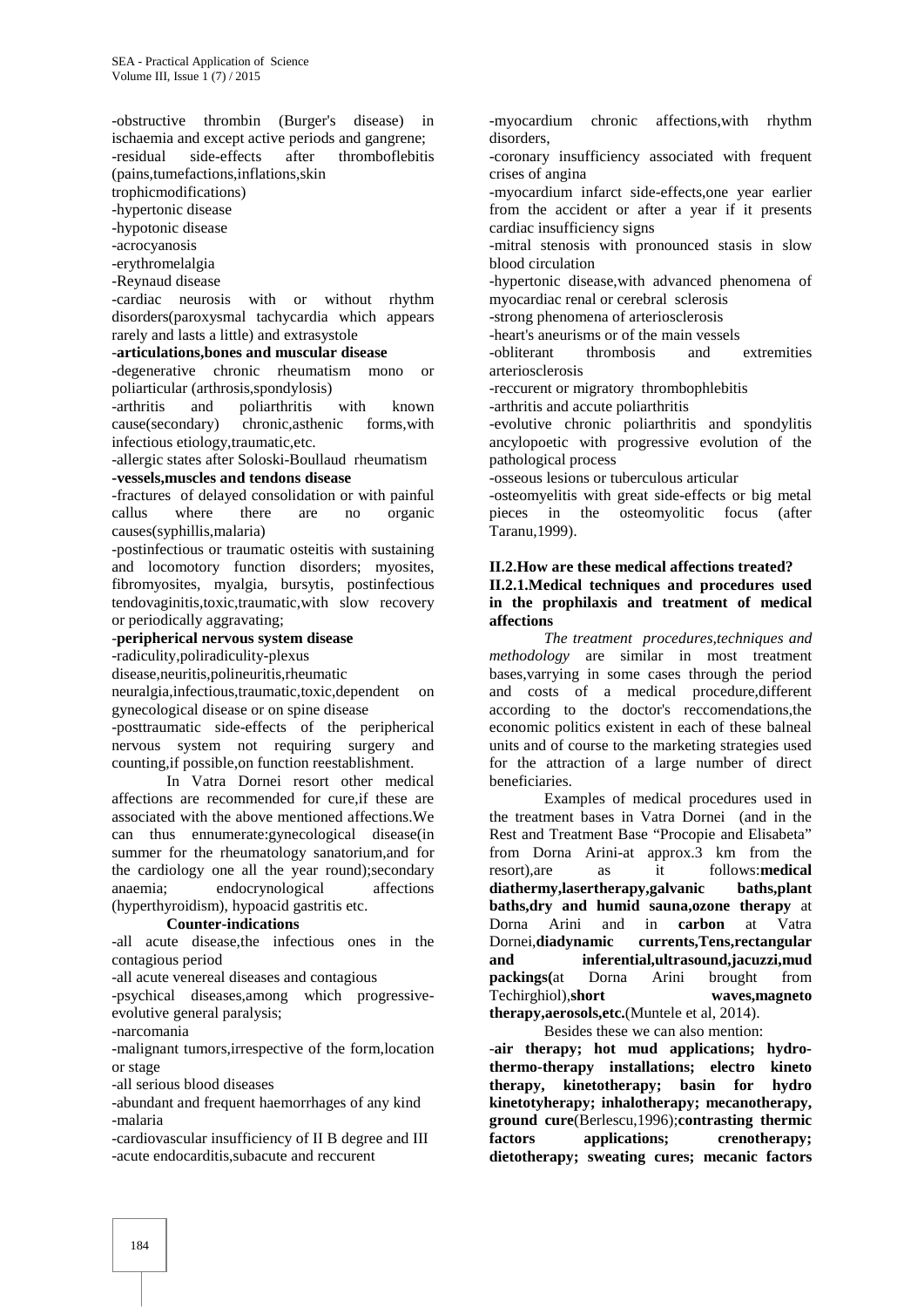**applications under the form of massage**(Teleki et al.,1984).

It is considered that water is correctly bottled if it preserves all qualities for a period of four-six months from bottling,but by using it,there's the patient's tendency to abuse of prolonged cures (Teleki,1984).

An important element in the balneal therapeutic practice is the **balneal reaction.**This comprises(according to Nemes et al.,2010) vegetative modifications determined by the stimulating action of the natural factors used in the balneoclimateric treatments on the human body.It appears like unspecific reactions of adaptive type,which depend on the individual reactivity level:the same stimulus can release moderate or important reactions,influencing a pathology's evolution,whether in a favorable way,or to a decompensation.These have a phasic evolution(after some authors they appear after 10 days) and they manifest through the intensification of the disease symptoms.For example,in the locomotory system affections:pain intensification,tiring states,little subfebrilities (Nemes et al,2010).

# **II.2.2.Natural therapeutic factors used in the balneoclimateric resort**<br>The Oriental Can

Carpathians contain body's numerous mineral springs that provide famous resorts in Romania(among which Vatra Dornei),waters used for obtaining different therapeutic effects (Magdas et al.,2009,Botezatu &Iacob,2006),and of course for the maintaining and/or the prophylaxis of certain medical affections.

**Mineral waters.** It is known that not any mineral water is also therapeutic,thus,only the waters the physico-chemical qualities of which can have pharmaco-dynamic effects,are considered therapeutic and used therapeutical (Teleki, et al.,1984,Gherman,2011),for prophilactic,curative and recovery purpose,predominantly in the treatment bases and only sometimes under the doctor's reccomendation, at the patient's location(Teleki et al.,1984).

**The moffettes.** The carbon dioxide emanation met under the form of natural gas in the volcanic areas (Teleki et al.,1984) is,it seems,much superior to the carbo mineral waters,because they educe the thermic and mecanic factor present in the baths case,an advantage especially for the patients with cardiovascular affections (Popescu & Patru, 2003),affections successfully treated in this resort.

**Therapeutic muds.** Present at Poiana Stampei,the peat mud,used in the empirical medicine at Dorna a long time ago (Taranu, 1999),is at present,for certain political and/or economical reasons,exploited and commercialized by a private company as flower fertilizer and its

valorization for therapeutic purpose is interrupted at the moment (Muntele et al.,2014).

**The tonic-stimulating bioclimate.** In the case of the resort,the air temperature is situated at about +6,4 C degrees,the average atmospheric pressure of 690 mm,the annual average precipitations of 900 mm,most part of the year<br>accessible to the west. Atlantic air masses accessible to the west,Atlantic (Popa,1997),the insolation(the sun's shining period ) is moderated all year long and the day's average length rises at this latitude at 7 hours and 40 minutes between the winter solstice and the summer solstice, compared to 6 hours in the south of the country (Chirita,2003,after Cruceanu et al.,2014).

In general,the balnear cure can be done in all seasons,but there are,however,significant seasonal differences in the climate's action in certain resorts,differences that can become,for some patients,unfavorable,while for others play the role of additional therapeutic factor (Teleki et al.,1984).Thus,accidents are tried to be avoided through the overdose of biological action of climatic factors,accidents generally determined by:an exaggerated contribution of solar caloric energy in the body (for eg. caloric collapse,caloric syncope,caloric shock),accidents through excessive cooling (cold,catarrh,pharyngitis,flu,etc.),accidents

determined by solar radiation (erythema,photoophtalmia),accidents due to the biological action of luminous solar radiation(photodermatitis,actinodermatitis,forodyna mic erruptions,cutaneous photoallergies, shingles,herpes (Teodoreanu et al,1984).

## **III.Demand and offer**

#### **III.1.The demand for the balneary tourism**

According to some studies(Muresan et al.,2012),it can be observed that the tourists choosing Vatra Dornei as destination,are generally persons with a high educational level(more than 50% of them with university studies),with an average age of 45 and the main services requested during their stay were:accomodation(100%),food and beverage (91,22%) and **treatment (34,46%).**Thus,the tourists in Vatra Dornei are generally middle aged,with average monthly income and who prefer to come here to relax and to admire the beauty of the landscape.

Contrary to the trend at national level where the average staying length in the resorts is about 8 days,in this case,the average period is about only 2,84 days (Muresan et al.,2012).

#### **III.2.Balneal tourism offer**

#### **III.2.1.Treatment bases**

The main touristic complex **S.C.DORNA TURISM S.A.** present in the resort is formed from Calimani Hotel and Bradul Hotel,both three star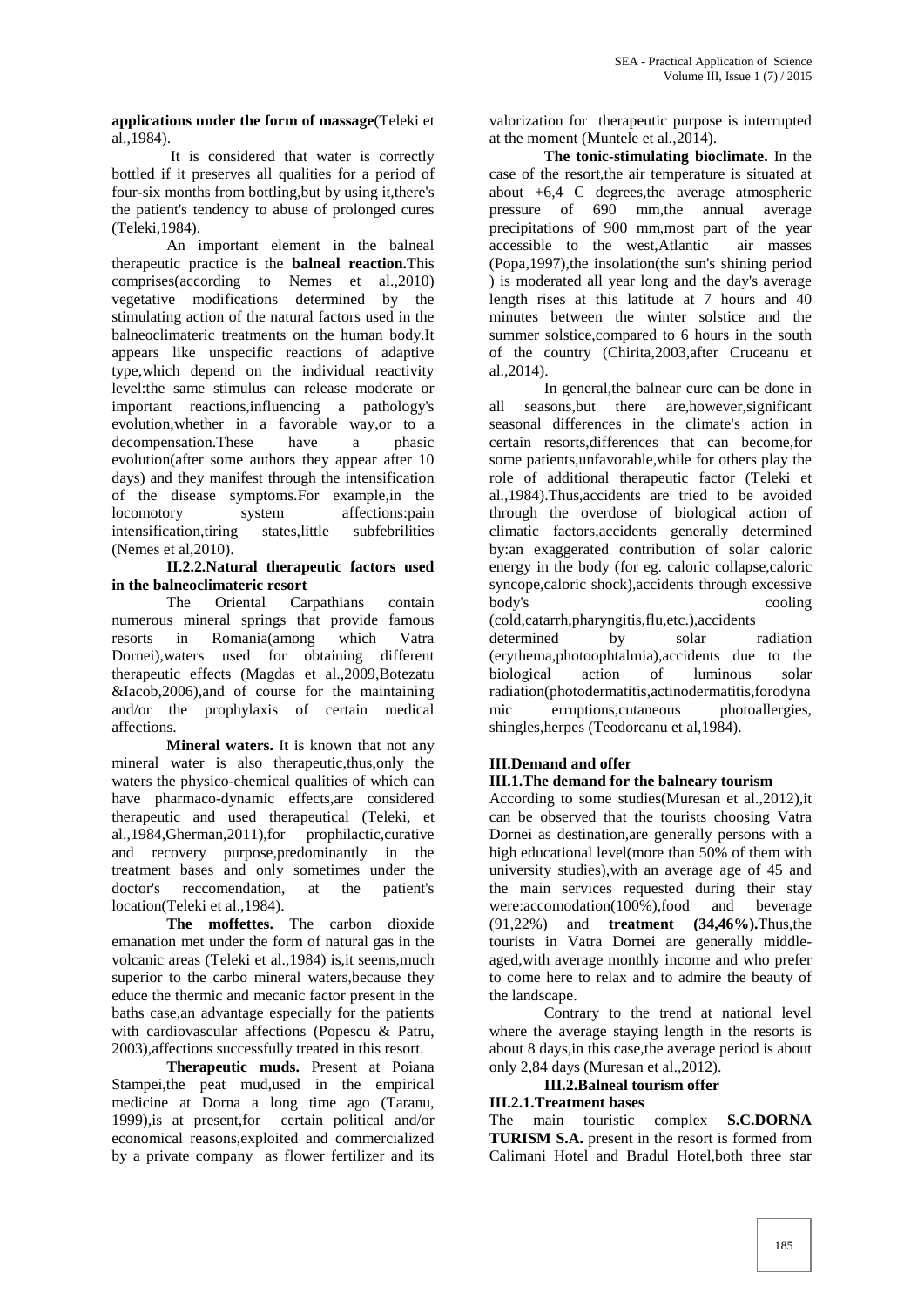hotels and having a treatment base in common (see Table no. 1, Table no.2,)

#### **IV.Tendencies and perspectives of balneal tourism in Vatra Dornei**

The study realized by Dinca et al.,2014,illustrates the great dependence of tourism in Vatra Dornei on the local natural resources and a high exposure to the effects of climatic changes.This can affect the therapeutic activities in open air,mountain climbing or winter sports tourism,that form the touristic offer nucleus.A lot of the actors implied also declare that the effects of climatic changes are already felt by the touristic activities in Vatra Dornei,both negatively by the reduction of snow's quality and duration that can endanger winter sports,and positively,by extending the summer touristic season to the autumn months,once with the rising of the thermic comfort (Dinca et al.,2014).

Another problem is the local natural resources used by the treatment bases in the therapeutic practices,with an accent on the therapeutic muds(the peat from Poiana Stampei) and the moffette gas(used less and less in the resort).For the first case,of the peat deposits,the situation is more worrying as this resource is used at the moment for a totally different purpose(as flower fertilizer),and for the second case-the moffette gas,which,even though it represents an abundant resource,the spaces/buildings especially built for the therapeutic practice,are less used,fact due especially to the non-inclusion of these practices in the list of compensated treatments of the Health Insurances or Retirement Insurances House.

Similar information can be found in *The year book of Suceava County* -2012) - The National Institute of Statistics - The Statistics Direction of Suceava County), *The statistic breviary of Suceava County,* 2013, or on the web-site:

http://www.cnpas.org/portal/media-

type/html/language/ro/user/anon/page/ticket

http://www.insse.ro/cms/

http://www.vatra-dornei.ro/

#### **CONCLUSIONS**

-Vatra Dornei town owns an important touristic potential in general,and a balneal one in particular,potential the valorization of which has contributed,in time,to its balneoclimateric resort status.

-the exploitation,valorization and management of natural and/or anthropic therapeutic resources in the resort,has faced differences from one historical period to another,according to the economical and socio-political existent factors.

-however,Vatra Dornei tends to be more and more associated lately to active tourism (for eg.

adventure tourism,mountainous tourism),rural tourism,ecotourism,ethnographic,etc.and less to the balneal tourism.Thus,the future tendencies regarding the main tourism forms practiced,can be predicted by the number,intensity and predominance of the first ones.

-if until recently Vatra Dornei has been associated to rheumatic affections,this thing was not due to the disease's increasing incidence in this geographical area,but rather to the therapeutic practices used in the treatment bases for prophylactic and curative purpose,and of course the social and cultural stereotypes connected to the resort in general and to the affections treated here in particular.

#### **AKNOWLEDGEMENT**

This work was supported by strategic grand POSDRU 159/1.5/133391, Project "*Doctoral and Post-doctoral programs of excellencefor highly qualified human resources training for reserch in the fild of Life sciences, Environement and Earth science* " cofinanced by the European Social Fond with the Sectorial Operational Program Human Resource Development 2007-2013.

#### **BIBLIOGRAPHY**

- [1] Aluculesei, A-C, Nistoreanu, P., 2014, Exhaustiv Analysis of the Way in which were Promoted Romanian Spas/Water Thermal Villages at the November 2013 Edition of the Romanian Tourism Fair, *International Journal of Economic Practices and Theories, Vol. 4*, No.3, e-ISSN 2247-7225
- [2] Andrei, C-L, Tigu, G., Dragoiescu, R-M, Sinescu, C-J, 2014, Analysis of medical tourism for cardiovascular diseases, *Amfiteatru Economic – Contemporary Approaches and Challenges of Tourism Sustainabiliy*, pp.1136-1150
- [3] Berlescu, E., 1996, *Mica enciclopedie de balneo-cliamatologie a Romaniei (Smal encyclopedia of Romania balneoclimatology)* , Editura All, Bucure ți
- [4] Brezuleanu, S., 2008, Studies regarding the sustainable development of rural tourism and agri-tourism in the Vatra Dornei microzone, Suceava county, *Sustainable tourism of rural tourism and agro-tourism – Cercet ri Agricole in Moldova, Vol. XLII*, NO.3(139) pp.81-86
- [5] Briciu, A-E., Oprea-Gancevici, D., 2011, The touristic potential of water resources in Suceava district, *Revista de Turism, studii și cercet ri în Turism*, No.11
- [6] Botezatu E., Iacob, O., 2006, Natural radionuclides in some romanian medicinal mineral water, iaea.org
- [7] Calugaru A., Mihai D., Nedelcu B.,2014, Flood prevention map on Bistrita river, Romania, In: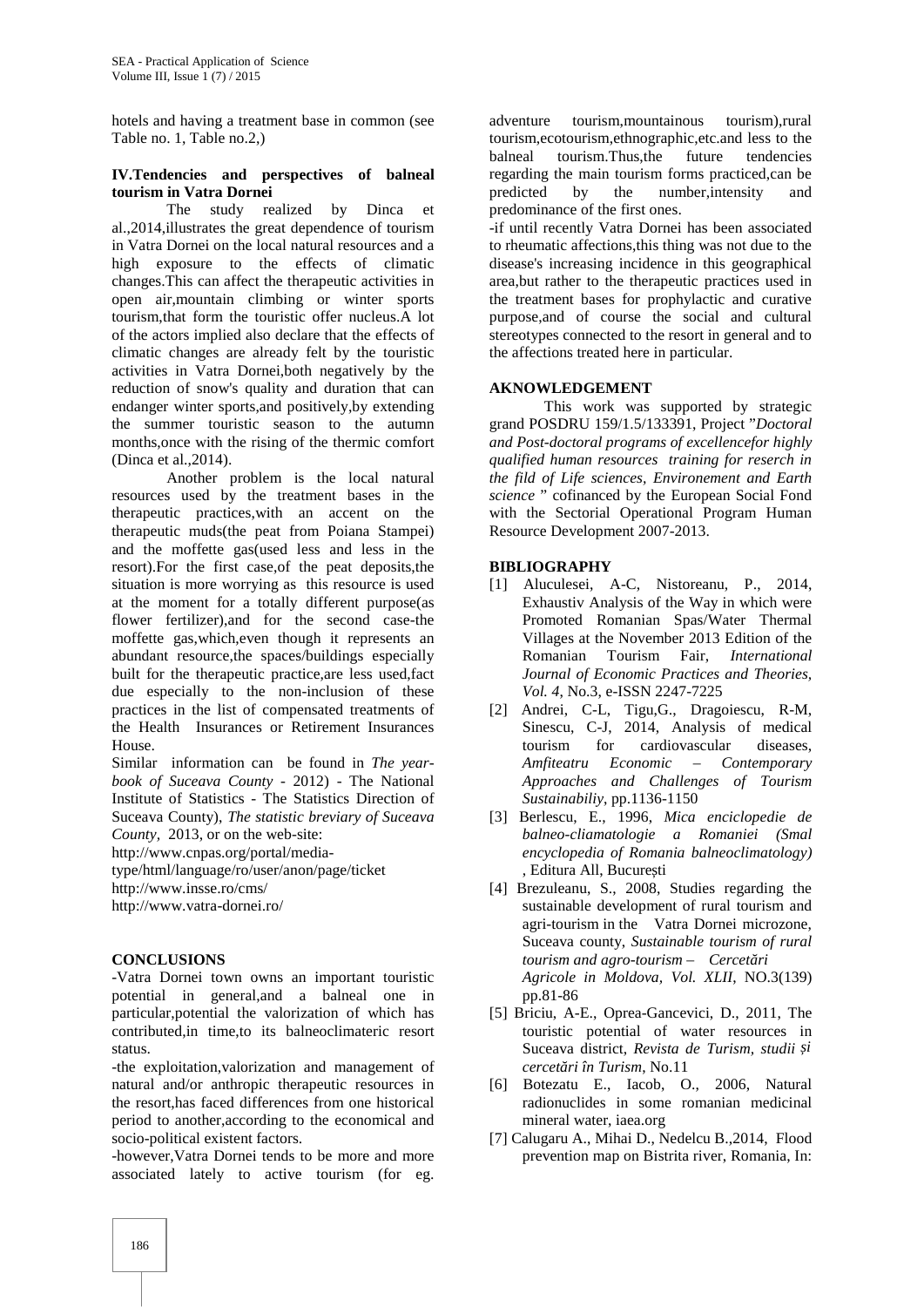*SGEM - Conf. Proceedings, Bulgaria, vol. 19/issue 1*, pp. 19-25

- [8] Chirita V.*,* 2003, *Depresiunea Dornelor Studiu fizico-geografic (Dornelor Depression – Physico-geographical study)*, Editura Universit ții Stefan cel Mare, Suceava
- [9] Ciobanu A.,2012, Strategies of Water resources use in the hidrographic area of the Bistrita river, In: *SGEM - Conf. Proceedings, Bulgaria, vol. 13/issue 2*, pp. 817-824
- [10] Cojoc G.M., Romanescu G., Tirnovan A., 2014, Exceptional floods on a developed river. Case study for Bistrita River from Oriental Carpathians (Romania), *Naural Hazards*, DOI: 10.1007/s11069-014-1439-2
- [11] Condrea, E., Stanciu, A-C, Constandache, M., 2014, The Role of Quality Assurance in Romanian Balneotherapeutic tourism services, *SEA – Practical, Application of Science, Volume II, Issue I (3),* pages 117-122
- [12] Cruceanu, A., Muntele, I., Cazacu, M-D., 2015, The management of tourism and development in Vatra Dornei health resort from the sustainable development, in: *PEEC – Ecological Performance in a Competitive Economy - Conf. Proceedings,* Bucharest, Romania, 5-6 March,
- [13]Cruceanu A., Cojoc G. M., Cozma D-G., 2014, When the wather really influences our health state?, *SEA - Practical, Application Sci., vol. 3/issue 5*, pp. 261-268, 2014.
- [14] Dimitriu, R.I., Bulai, M., Minea, I., 2014, Mineral groundwater resources and health tourism in the Eastern Carpathians (Romania), in *SGEM Conf. Proceedings, vol.1*,pp.463- 470
- [15] Dinca, A., Surugiu, C., Surugiu, M., 2014, Stakeholder perspectives on climate change effects on tourism activities in the northerm Romanian Carpathians: Vatra Dornei resort case study, *Studies of Humain Geography Studies, Vol 8(1),* pp.27-41
- [16] Dinca, A., Surugiu, C., 2013, Phases of development of Romania SPA tourism destinations, in ICOT, *Proceedings of the international conference on tourism,* Limassol, Cyprus 5-8 June, , Editor Konstantinos Andriotis
- [17] Dinca A., 2013, *Turismul durabil in Culoarul transcarpatic Gura Humorului – Campulung – Vatra Dornei (The sustainable tourism in Transcarpathian corridor – Gura Humorului – Campulung – Vatra Dornei)*, Editura Universit ții din București
- [18] Dinu, M., Zbughea, A., Cioaca, A., 2011, Health Care Tourisme in Romania: Main Futures and Trends, *Journal of Tourism Challenges and Trends, vol.4,* no 2,
- [19] Dumitrache, L, 2003, *Geografie medicala. Metode si tehnici de analiza (Medical*

*geography. Methods and techniques of analysis*), Editura Universitar, Bucure ți

- [20] Erdeli, G., Dinca, A-I, Gheorghilas, A., Surigiu, C., 2011, Romanian SPA tourism: a communism paradigm in a post communism era, *Journal of Studies and Research in Human Geographies, Volume 5(2)*, p.41- 56
- [21] Garbea, R-V, 2014, Tourism attractiveness of the urban environment in Moldavia, *Management & Marketing, Craiova, Issue 1*, pp 84-90
- [22] Gheorghilas, A, 2011, *Geografia turismului. Metode de analiză în turism (The geography of tourism. Methods of analysis in tourism)*, Editura Universitar, Bucuresti
- [23] Gherman R-V., 2011, *Vetre Satesti din Tara Dornelor – scurt documentar etnografic (Home villages from Tara Dornelor – a short ethnographic documentary)*, Look Art Graplics Chirilu, Vatra Dornei, Suceava
- [24] Gherman R-V, 2008, *Vatra Dornei intre legenda, istorie si viitor – ghid orientativ (Vatra Dornei between legend, history and future – indicative guide)*, Editura Lidana, Suceava
- [25] Hapenciuc V, Nastase, C., 2006, *Turismul la inceputul mileniului III – Provocari si tendinte (The tourism at the beginning of the Third Millenium – Challenges and Trends)*, Editura Sed com Libris, Iasi
- [26] Iatu, C., Munteanu, A., Boghinciuc, M., Coca, A., Ibanescu, B., 2011, Active tourisme in Dornelor basin – between possibilities and spatial manifestation, *International Journal of Energy and Environment, Volume 5,* Issue 2, p. 175-182
- [27] Ielenicz, M., Comanescu, L, Nedelea, A., 2010, Romania's Touristic Poytential: The Differentiation of the Potential Units, *South Asian Journal of Tourism and Heritaje*, Vol 3, No.1,
- [28] Ioan, C-A, Luca, F-A, Sasu, C, 2014, Personal marketing of doctors in the context of social networks, Cross Cultural Management Journal, pp.369-376
- [29] Ionac, N., 2000, *Mic tratat de geografie medicala (Small treaty og medical geography*), Editura Universitții din Bucure ti,
- [30] Luca, A. C., Ioan C.AM., Luca F.Al., 2014, The Role of Preventive Medicine and Marketing in Promoting of Anti-smoking Campaigns, *Management Intercultural*, Issue 31, pages 53-58,
- [31]Magdas, D., Cuna, S., Bordea, P., Balas, G., Cuna, C., Dordai, E., Falub, M, 2009, Study of mineral water resources from the Eastern Carpathians using stable isotopes*, Rapid*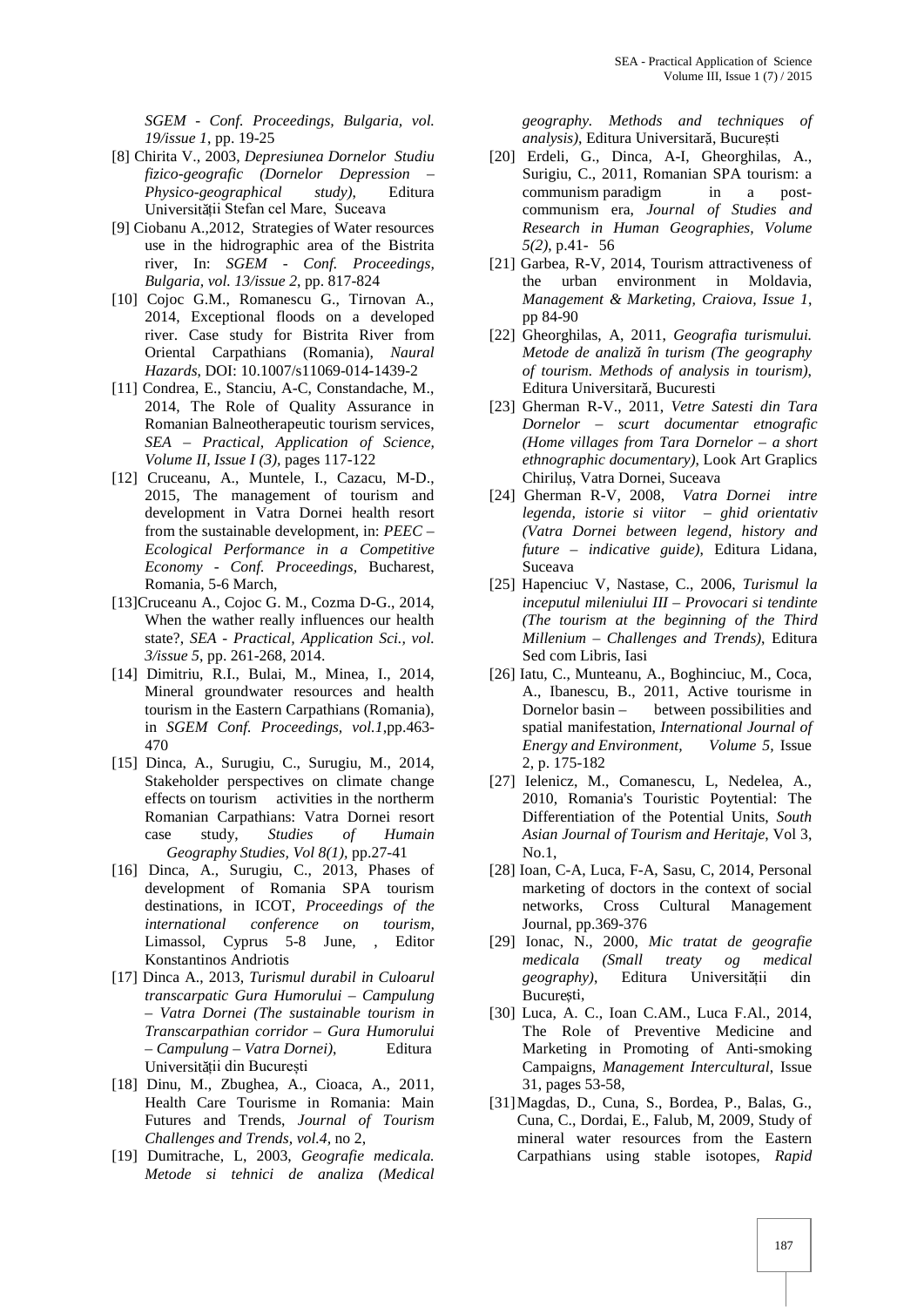*Communications in Mass Spectometry, Volume 23,* Issue 16, pp 2568-2572

- [31] Manescu Stoica I., Battes K.W., Prisecaru M., 2014, Study on the status of fish communities on tributaries situated in the montain area of Bistrita river upstream reservoirs, In: *Stud. Cerc. Biol. - Univ. "Vasile Alecsandri" of Bacau, Romania, vol. 23/issue 2*, pp. 60-67
- [32] Minciu, R., Stanciu P., 2010, Bucovina's tourism perspectives – a strategic approach, Revista de turism – studii i cerect ri în turism, No.10, pp.81-90
- [33] Muntele, I, Iatu, C., 2006, *Geografia turismului. Concepte, metode si forme de manifestare spatio-temporala– editia a II-a revazuta (The geography of tourism. The concepts, the methods and the spatio-temporal manifestations forms – The second revised edition)*, EdituraSedcomlibris, Iasi
- [34] Muntele I, &Cruceanu, A., 2014 Valorization of therapeutic factors in the upper basin of Moldavian Bistrita river, in *Papers of Geographic Seminar "DimitrieCantemir", Vol.37*, No.1, pp.181-191
- [35] Muresan, I.C, Arion, F.H, Paliescu, C.M, 2012, Particularities of tourism demand in a SPA resort, case of Vatra Dornei, *Management Agricol*, Vol 14. No.4 pp. 65-68
- [36] Nemes, D., Popa, D. Suciu, O, Amaricai, E, Catan, E, 2010 *Curs de recuperare, medicina fizica și balneologie(The cour of recovery, physical medicine and balneology)*, Editura Victor Babe, Bucure ți
- [37] Nichitus, M., 1997, *Ghid turistic Vatra Dorne (Vatra Dornei – Tourist guide)*, Asociatia pentru Cultura, Istorie, Turism -Sentinela, Vatra Dornei, Suceava
- [38] Pata G., 1999, *Tinutul Vatra Dornei –studiu monografic (Vatra Dornei area, monographic study)*, Asociația pentru Cultură, Istorie și Turism Sentinela, Vatra Dornei, Suceava
- [39] Patrichi, I-C, Firoiu, D., Dodu, S-P, 2013, Romanian Health Tourism: Where to ? Romanian Economic and Business Review, Volume 8, Nr.3
- [40] Popa N., 1997, *Vatra Dornei Schita Monografica (Vatra Dornei – Monographic drawing)*, Asociația pentru Cultură, Istorie și Turism Sentinela, Vatra Dornei, Suceava
- [41] Popescu, R, & Patru, S., 2003, *Hidrotermoterapie și balneologie (Hidrotherapy and balneology)*, Edit. ALE, Iasi
- [42] Petrescu, I., Burny, P., 2008, The economic, social, and ecologic impact of the tourism in Vatra Dornei area*, International Conference "Ecological Performance in a Competitive Economy"*, Bucharest 20-21 November 2008: proceedings, volume II, Paper published in a book edited by Bran, F., Radulescu C-V, Ioan,

I., Maruntelu, T., Publisher: Romanian Society for Quality Assurance, pages 252- 259,

- [43] Pricajan, A., 1972, *Apele minerale si termale din Romania (The mineral and thermal springs from Romania)*, Editura Tehnica, Bucuresti
- [44] Romanescu G., Cojoc G.M., Tirnovan A., Dascalita D., Paun E.,2014, Surface Water Quality in Bistrita River Basin, In: *SGEM - Conf. Proceedings, Bulgaria, vol. 14/issue 1*, pp. 679-689,
- [45] Snak, O, 1976, *Economia si organizarea turismului (The economy and the organization of tourism*), Editura Sport-Turism, Bucure ți
- [46] Stoica I, Battes KW, Prisecaru M, 2014, Study on the status of fish communities on tributaries situated in the montain area of Bistrita river upstream reservoirs, *Studii si Cercetari, Biologie, 23/2*, 60-67, Universitatea "Vasile Alecsandri" din Bacau
- [47] Stoicescu, C., & Munteanu, L, 1976, *Factorii naturali de cura din principalele statiuni balneoclimaterice din România. Farmacodinamica și folosirea lor în scopuri terapeutice (The natural healing factors from the main Romania health resort. Pharmacodynamics and their use for therapeutic purposes)*, Editura Sport-Turism, Bucure ti
- [48] Talaba, I, Paduraru, T, Ungureanu D., & Rachieru, R, 2010, *Turismul rural romanesc in contextul dezvolt rii durabile (The romanian rural tourism in the context of sustainable development)*, Editura Tehnopress, Iasi
- [49] Taranu P., 2002, *Memoria Dornelor, vol. V –Repereistorice (The Dorna memory, vol. V – Historical mark)*", EdituraBibliotecaBucovinei
- [50] Taranu P., 1999 *MemoriaDornelor – StatiuneaBalneoclimatericaVatraDornei (The Dorna memory – The VatraDornei health resort)*,vol III, Edit. Biblioteca Bucovina, 1999.
- [51] Teodoreanu, E., 2004*, Geografie medicala (Medical geography)*, Editura Academiei Romane, Bucuresti
- [52] Teodoreanu, E., & Dacos-Swoboda, M., & Enache,L., 1984,*Bioclima statiunilor balneoclimatice din Romania (The bioclimat health resorts from Romania)*, Editura Sort- Turism, Bucure ti
- [53] Teleki, N, Munteanu, L, Stoicescu, C, Teodoreanu, E., Grigore, L., 1984, *Cura balneoclimaterica din Romania (The balneoclimatheric cure from Romania)*, Editura Sport-Turism, Bucuresti
- [54] Turnock, D., 2005, Settlement history and sustainability in the Carpathians in the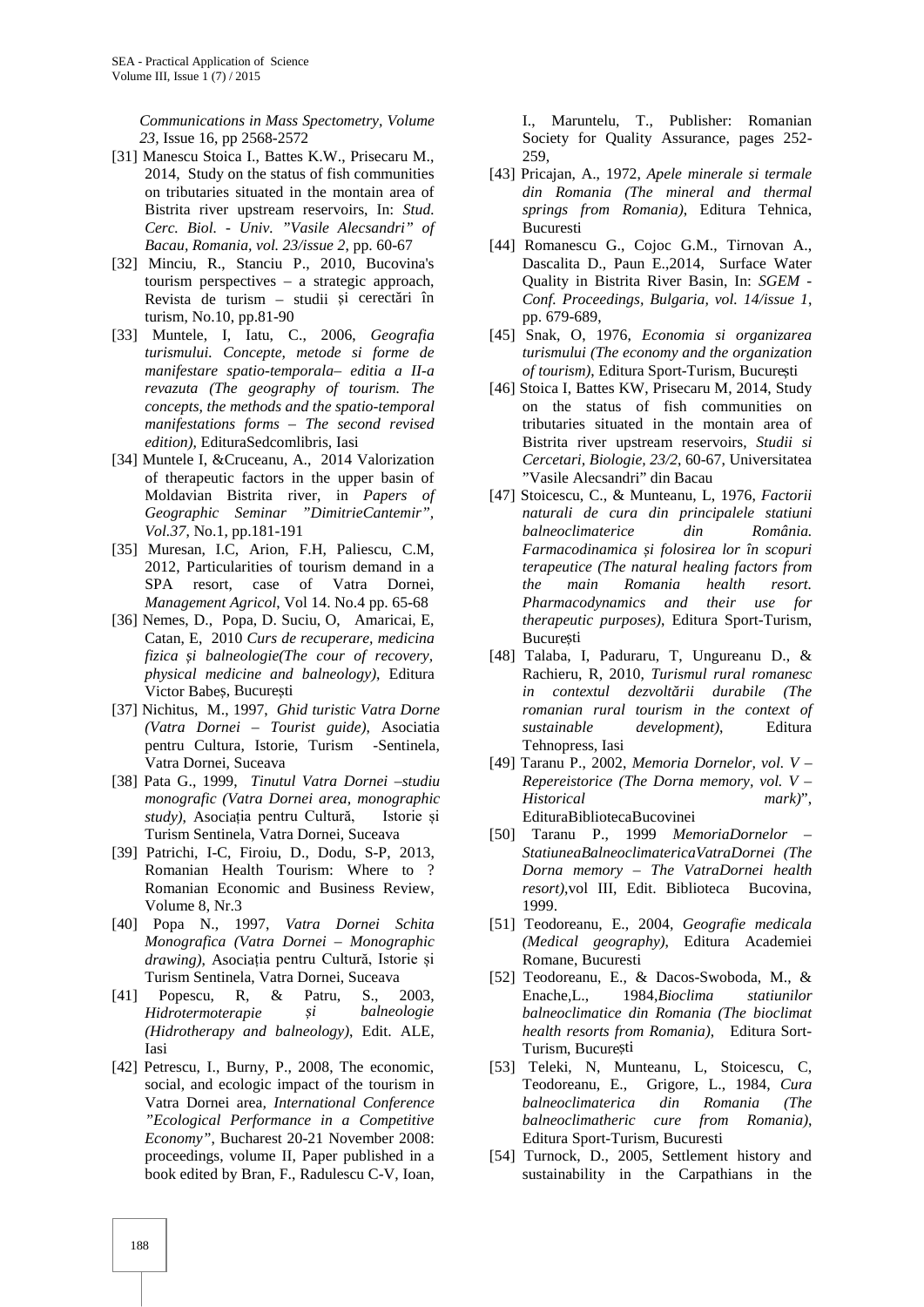eighteenth and nineteenth centuries, *Review of Historical Heography and Toponomastics, Vol I,* No. 1, pp.31-60

*Anuarul statistic Suceava, Institutul Național de Statistică București, Direcția Județeană de Statistică Suceava*, ediția 2012 (*The year-book of Suceava County - The National Institute of Statistics - The Statistics Direction of Suceava County*)

*Breviarul Statistic al Județului Suceava (The statisctic breviary of Suceava County)*, editia 2013,

Site-uri:

http://www.cnpas.org/portal/media-

type/html/language/ro/user/anon/page/ticket http://www.insse.ro/cms/ http://www.vatra-dornei.ro/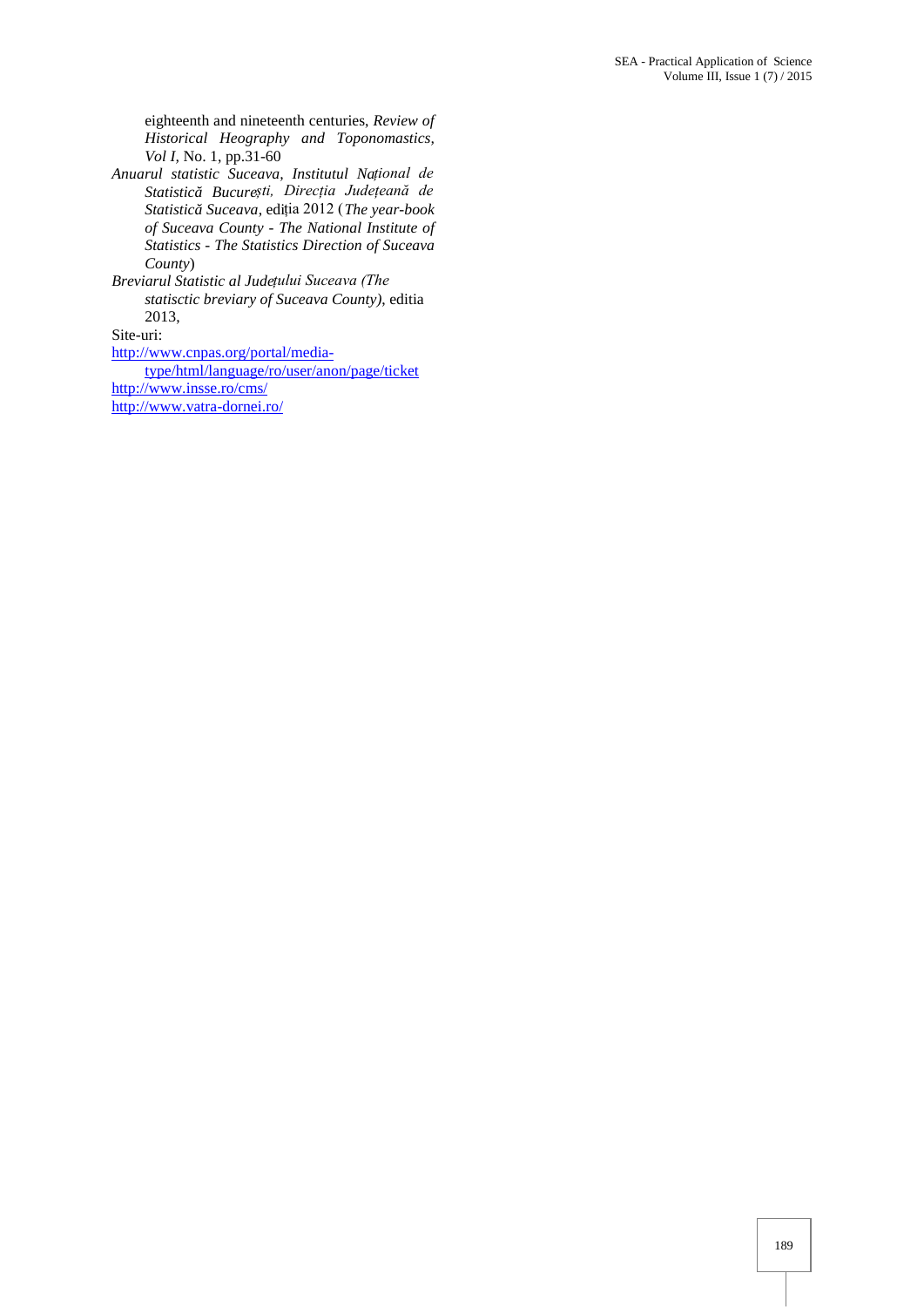# ANNEXES

*Table 1. The full price of rest tickets in the treatment facilities from Vatra Dornei health resort. The source: The Economic Department and Budget Implementation (CNPAS)*

| Nr.        | <b>The Company</b>             | Accommodation The full price of the rest and |                          |         |         |          |
|------------|--------------------------------|----------------------------------------------|--------------------------|---------|---------|----------|
| <b>crt</b> |                                |                                              | treatment tickets        |         |         |          |
|            |                                |                                              | 2011                     | 2012    | 2013    | 2014     |
|            | SC COMPANIA PC   Codrin Hotel  |                                              | 399,78                   | 1131,90 | 1232,76 | 900,00   |
|            | <b>UNIC SA</b>                 | Incom Hotel                                  |                          |         | 1232,76 | 900,00   |
| 2          | SC DORNA TURISM   Bradul Hotel |                                              | $\overline{\phantom{a}}$ | 1536    | 1604,00 | 1,420.00 |
|            | <b>SA</b>                      | Calimani Hotel                               | $\overline{\phantom{m}}$ | 1536    | 1604,00 | 1,420.00 |
| 3          | <b>SC INTUS SA</b>             | Intus Hotel                                  | $\overline{\phantom{a}}$ | 1384    | 1392,00 | 1,312.00 |

*Table 2 The units of accommodation and treatment in Vatra Dornei health resort: (The sourses: the broshures, leaflets - Mountain Rescue - Vatra Dornei and SC.DONA TURISM.SA )*

| <b>Nr</b>      | <b>THE</b><br><b>UNIT</b><br>OF | A short describtion                                                                                                                                                                                                                                                                                                                                                                                                                                                                                                                               |
|----------------|---------------------------------|---------------------------------------------------------------------------------------------------------------------------------------------------------------------------------------------------------------------------------------------------------------------------------------------------------------------------------------------------------------------------------------------------------------------------------------------------------------------------------------------------------------------------------------------------|
| crt            | <b>ACCOMMODATION</b>            |                                                                                                                                                                                                                                                                                                                                                                                                                                                                                                                                                   |
|                | <b>AND TREATMENT</b>            |                                                                                                                                                                                                                                                                                                                                                                                                                                                                                                                                                   |
| 1              | <b>BRADUL Hotel</b>             | -is located near to the resort's park, and very closely to the ski<br>slope. The accommodation capacity of 305 seats share out<br>apartments (bedroom and living room); rooms with matrimonial<br>bad and double rooms. All rooms are renovated, have new<br>furniture, TV, telephone, cable, bathroom. Facilities: restaurant,<br>safe-deposit box at reception, conference room, swimming pool<br>and sauna.                                                                                                                                    |
| $\overline{2}$ | <b>CALIMANI Hotel</b>           | -completes the whole hotel, having an common corridor with<br>Bradul Hotel and whith the treatment and recreation spa.the<br>accommodation capacity of 284 seats, arranged in<br>apartments (living and bedroom), rooms with matrimonial<br>bad and double rooms. The rooms are renovated, equipped<br>with new furniture, telephone, TV, cable, bathroom.<br>Facilities: safe-deposit box, restaurant, conference sale, bar,<br>terrace, direct access to the treatment and recreation center<br>(swimming pool, sauna, gym, solarium, massage). |
| 3              | <b>INTUS Hotel</b>              | -the hotel offers for the tourists, 295 seats. Dispose of consulting<br>specialties.<br>various<br>rooms<br>in<br>-the treatment base is equipped with modern installations for:<br>bathing with heated mineral water; electrotherapy; hydrotherapy<br>(effusion, herbal baths); massage; medical and aerobics gym;<br>packing with paraffin; artificial moffettes                                                                                                                                                                                |
| $\overline{4}$ | Ozon Villa                      | -capacity for 850 procedures/day but in the present, the<br>activity of this has been closed                                                                                                                                                                                                                                                                                                                                                                                                                                                      |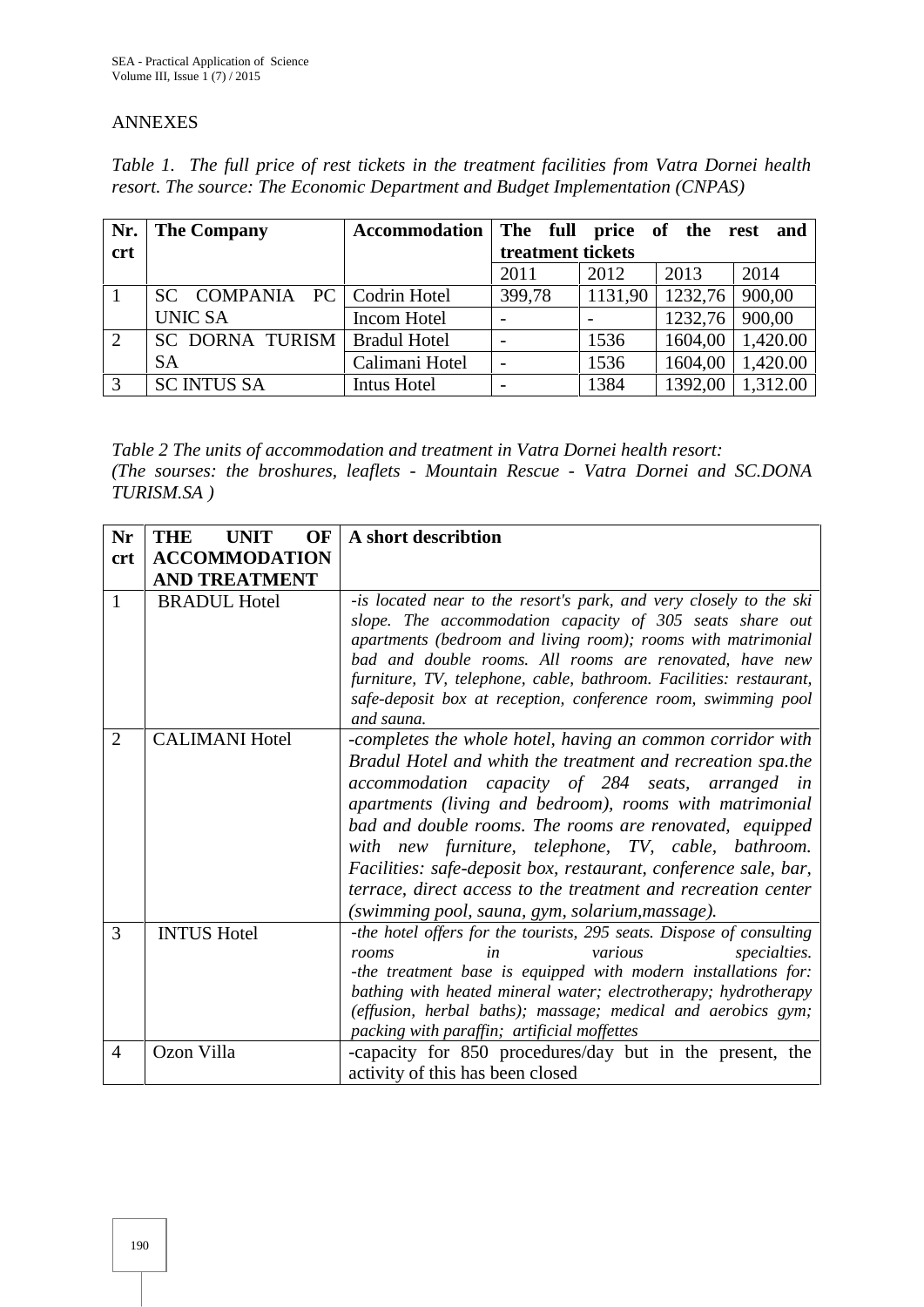*Figure 1. Images from the VatraDornei health resort*



*Calimani Hotel*



*Intus Hotel*





*Mineral spring – Health resort Park* **Foto: Alexandrina Cruceanu**

### **VATRA DORNEI GHORGHITENI (DornaArini locality)**



*The monastery "AcoperamantulMaiciiDomnului" inside the Recreation and Treatment Base "Procopie and Elisabeta"*



*The Recreation and Treatment*  $Base'$ <sup>"</sup>Procopie *iElisabeta*"